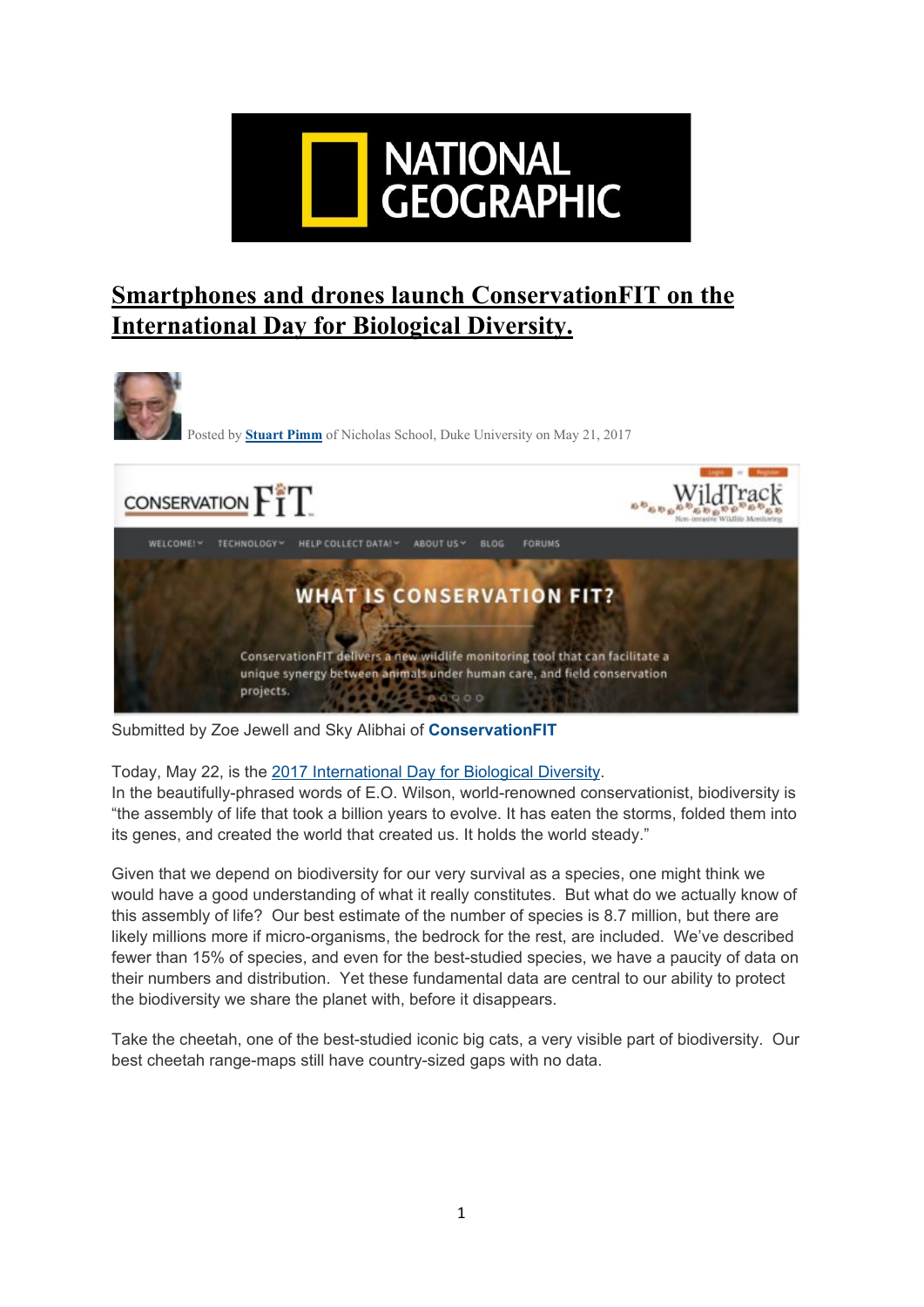

Cheetah at N/a 'an ku se, Namibia (Credit: N/a 'an ku se)

This is not entirely surprising. It's difficult to collect data on endangered species. Their remaining habitat is often inaccessible, and the animals that remain in it are themselves are elusive. Standard techniques for monitoring, including good old-fashioned observation or the more recently adopted instrumentation (collaring/tagging) are only applicable for small numbers of individuals. They're also time-consuming and expensive. Instrumentation can also have negative effects on the individuals we study, and thence on the data we collect.

However, the advent of new non-invasive technologies, and community-friendly approaches has begun to put data points on the map. For exampl[e, iNaturalist](https://www.inaturalist.org/projects/conservationfit), an online site that hosts citizen science observations, is growing contributions exponentially, and provides a platform for contributors to share images and data to collaborate more effectively.

Images of animals can be taken by anyone armed with a smartphone, or a drone. Drones have the potential to transform data collection for conservation, particularly as their cameras and aerial capacity are rapidly evolving. Legions of recreational visitors (there were 8 billion visits to protected conservation areas in 2014) can contribute to conservation and enjoy the excitement of participation, rather than just being passive observers.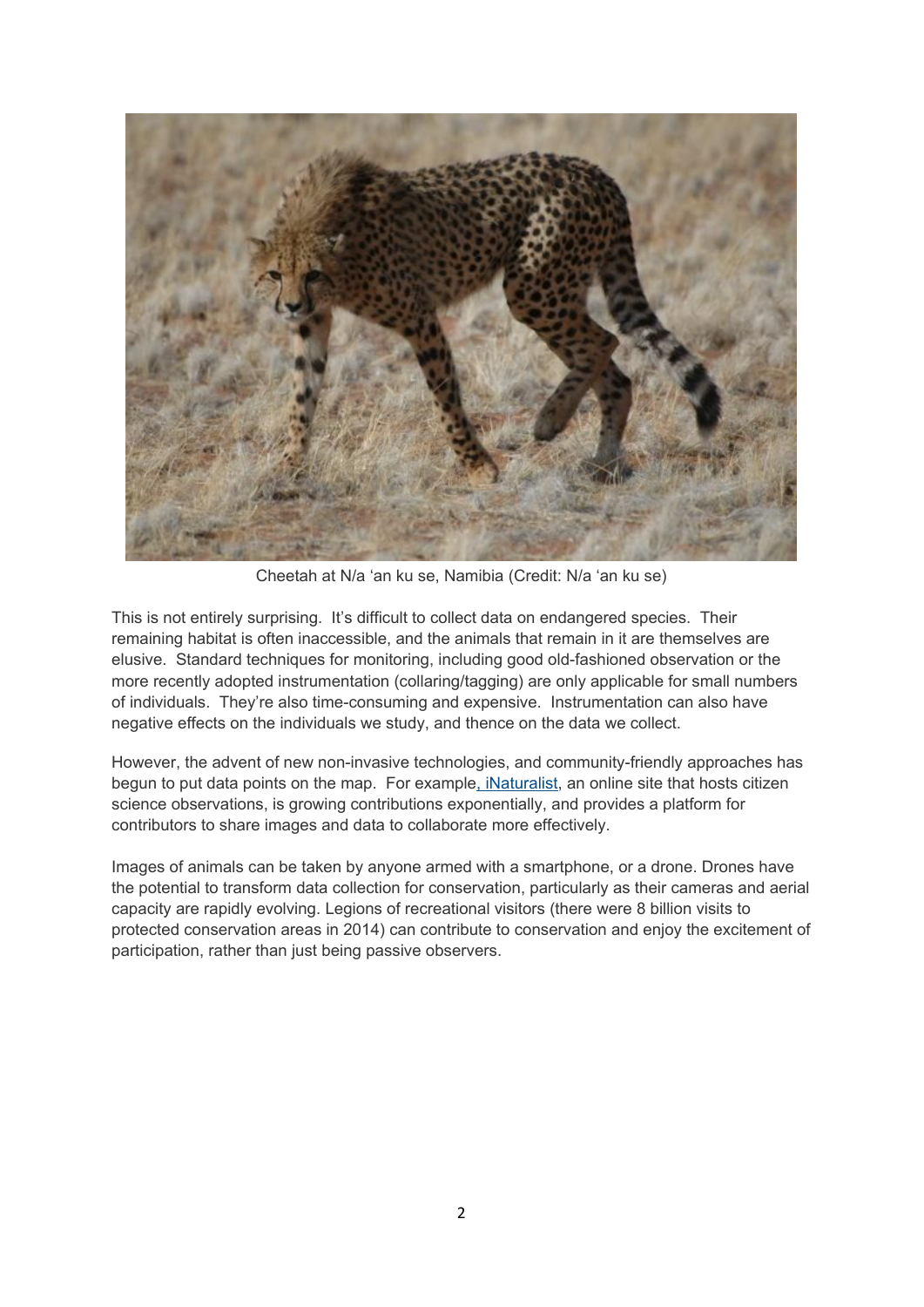

Child with lion prints (Credit: Florian Weise).

But lurking on the ground right in front of our noses, there's another much-neglected means of detecting species, one that played a central part in our evolution as a species over hundreds of thousands of years: Footprints!

Some might consider the use of footprints as 'folklore', not an objective scientific approach. However, this has changed with a robust, accurate, cost-effective and user-friendly footprint identification technique (FIT) from [WildTrack](http://www.wildtrack.org/), that can identify at the species, individual, sex and age-class levels, using images of trails and footprint taken to a simple protocol by anyone wielding a smartphone or a drone.

Most of us don't look down much unless we want to tie our shoe laces, but for those who like to hike or visit wilderness areas, there is a huge wealth of data at our feet in the form of footprints.

Footprints are many times more ubiquitous than the animals themselves. Think of one cheetah walking 100km in the Namibian desert. He'll probably make around 400,000 footprints. An observer is 5 orders of magnitude more likely to see the footprints than the cheetah!

This is the basis of new project, launched today, May 22<sup>nd</sup> 2017, for the United Nations [International Day for Biological Diversity,](http://www.un.org/en/events/biodiversityday/) 2017.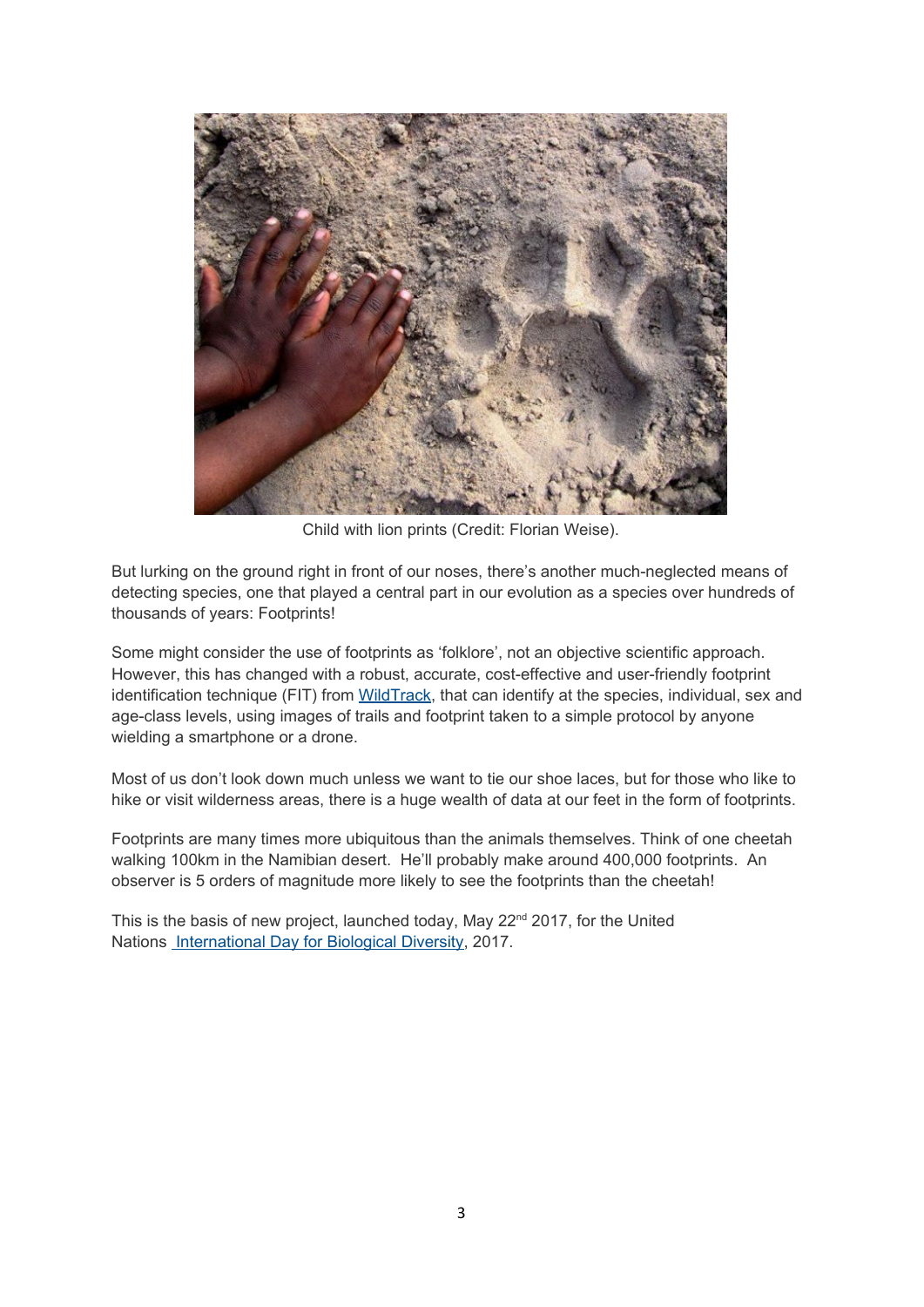

Chinese scientists measuring Amur tiger prints (Credit: Dr Guangshun Jiang).

[ConservationFIT,](http://www.conservationfit.org/) from WildTrack, is designed to take the next step for footprint identification – to encourage citizen scientists, zoos, sanctuaries, field biologists, trackers and recreational visitors to capture and share images of footprints that they have taken either as part of their work, or recreation.

The footprints will then be used to monitor and protect the earth's most at-risk animals. iNaturalist is providing the infrastructure for data to be uploaded and shared globally.

*"ConservationFIT is enormously exciting. It unites the unique knowledge of those who work in the field with endangered species and modern technologies that can now identify not just species, but individuals and their sexes. That it does so in a non-invasive way is essential when dealing with animals that are so rare",* Stuart Pimm, Doris Duke Professor of Conservation Ecology, Duke University.

Observers around the world will upload their images into iNaturalist, and WildTrack will development FIT algorithms from them. Field conservation project partners will use the technique for monitoring at a local level and feed their data back to iNaturalist. Zoos and sanctuaries will be able to make a unique contribution to the process by collecting footprints from animals of known identity, sex and age, to form detailed reference databases for FIT algorithms.